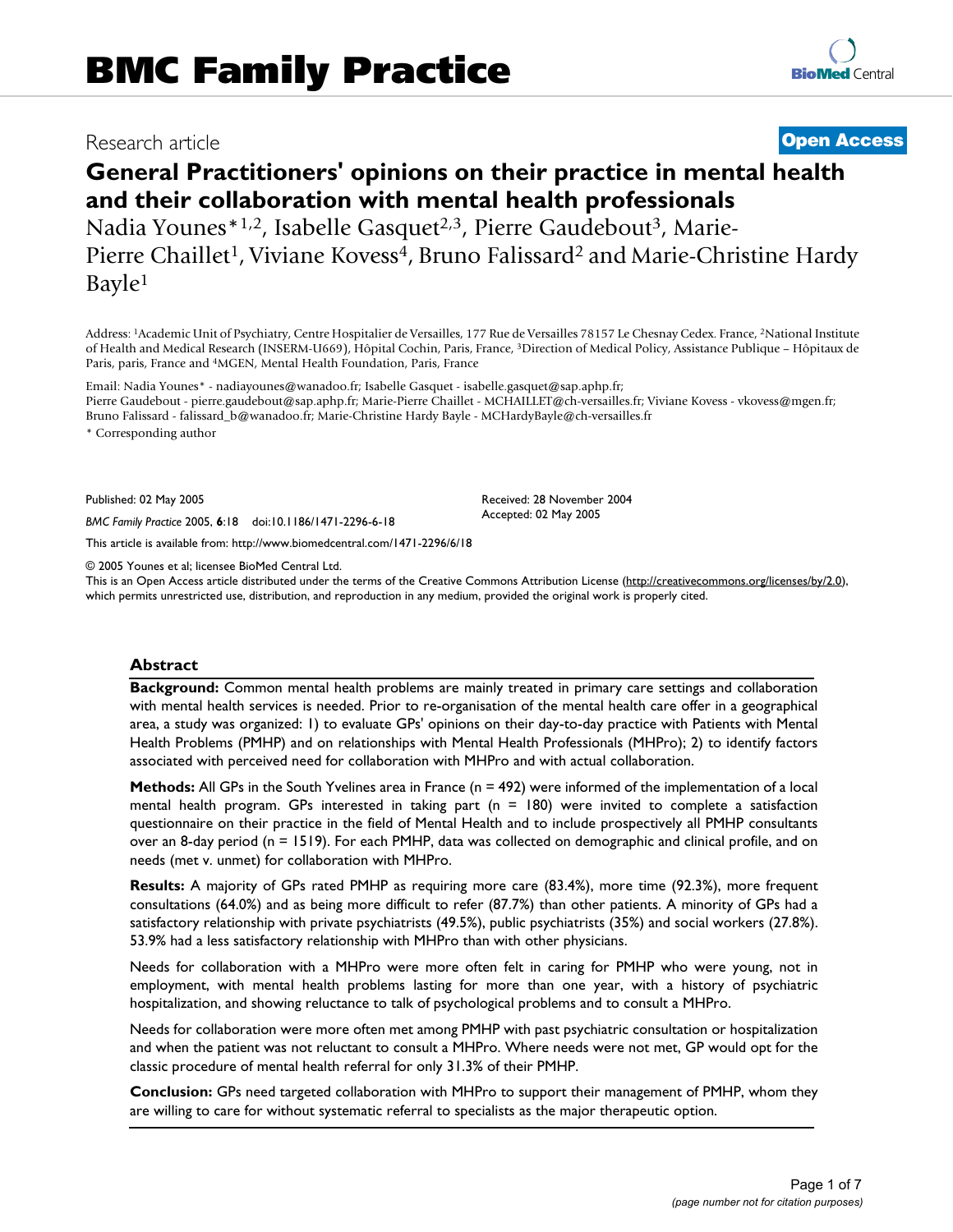#### **Background**

In developed countries, mental health problems, especially anxious and depressive disorders, are frequent and a leading cause of disability [1-4]. Since they are potentially remediable when adequately treated, they represent a major public health challenge [5,6]. A major obstacle to the instatement of adequate care is that when people do seek help, generally from their General Practitioner (GP), most of these problems are not recognized or not appropriately treated [4,7-9]. GPs have thus received special attention to improve mental health care because of their unique position [10]. Educational interventions have been proposed but have shown some limitations: temporary effect, no improvement in recognition of depression nor in patient recovery. They seem effective only when accompanied by organizational interventions [10-13]. Organizational interventions, based on the interaction between primary and secondary care, have been developed in several countries through local initiatives or national mental health reforms for improving depression care: in US [13,14], in UK [15], in Australia [16,17], in Canada [18,19]. They focus on the key role of GPs and on different forms of collaboration with mental health professionals (education, communication, on-site collaboration, collaborative care, stepped collaborative care, quality improvement, case management...). In France, collaboration is also encouraged by national government policies ("plan santé mentale" 2001 and 2005–2008). However collaboration of this sort requires pragmatic definition in clinical practice: for which patients with mental health problems (PMHP) do GPs need assistance from Mental Health Professionals (MHPro)? What sort of assistance? Why has this assistance not been organized up till now, i.e. what are the barriers to collaboration? Defining these issues is important before the development of quality improvement programs, considering some disappointing instances of collaboration between GPs and psychiatrists, where GPs have made limited use of opportunities for collaborative care with psychiatrists in spite of GP-reported perceived needs [20].

To design effective quality improvement programs based on targeted strategies among professionals and adapted to professional needs in the pilot area of South Yvelines, a survey was organized to gather information on some of these questions, with two objectives.

First, to evaluate satisfaction with mental health practice, exploring GPs' opinions on their patients with mental health problems (PMHP) and on relationships with Mental Health Professionals (MHPro).

Second, to measure factors associated with GPs' needs for collaboration with MHPro, with collaboration actually occurring, and with instances where needs are not met.

## **Methods**

#### *Population*

All the 492 GPs of the area of "South Yvelines" (600 000 inhabitants) were approached by post in spring 2000 to recruit for the survey with a postage-paid reply envelope if they agreed to take part in this local area mental health program.

GPs were asked to include prospectively over an 8-day period all consulting patients over 15 years old "for whom a Mental Health Problem was the main current problem".

#### *Data collected*

GPs completed two questionnaires requiring approximately 30 minutes to complete:

First a questionnaire on their overall practice in the field of mental health, including data on their opinions on their PMHP compared to other patients, and on relationships with MHPro compared to other physicians.

A second questionnaire was completed for each PMHP included. Data was collected on demographic profile, clinical status, care provision and needs for collaboration with MHPro (met or unmet). To be feasible in daily practice, diagnoses were established using a classification developed by a working group of GPs and psychiatrists, secondarily translated into CIM-10 main diagnostic groups by 2 physicians independent from the study (a psychiatrist and a GP).

#### *Statistical analysis*

Descriptive and comparative analyses were performed with SAS 8.2. Three groups of PMHP were considered: no need for collaboration with MHPro expressed by the GP ("No need"); need for collaboration with MHPro but no actual collaboration ("Need Unmet") and need for collaboration with MHPro and actual collaboration ("Need Met"). Factors leading to a need for collaboration ("Need") and to actual collaboration ("Need met") were determined using two multivariate logistic regressions. The patients' demographic and clinical variables were entered into the regressions where chi-square tests (for categorical variables) and ANOVA tests (for continuous variables) produced a 5% level of significance. The "need" multivariate logistic regression, obtaining a non-significant result on the Hosmer and Lemeshow Goodness-of-Fit Test ( $p = 0.95$ ), concerned 1007 patients. The "need met" multivariate logistic regression also producing a non-significant result on the Hosmer and Lemeshow Goodness-of-Fit Test (p = 0.87), concerned 532 patients.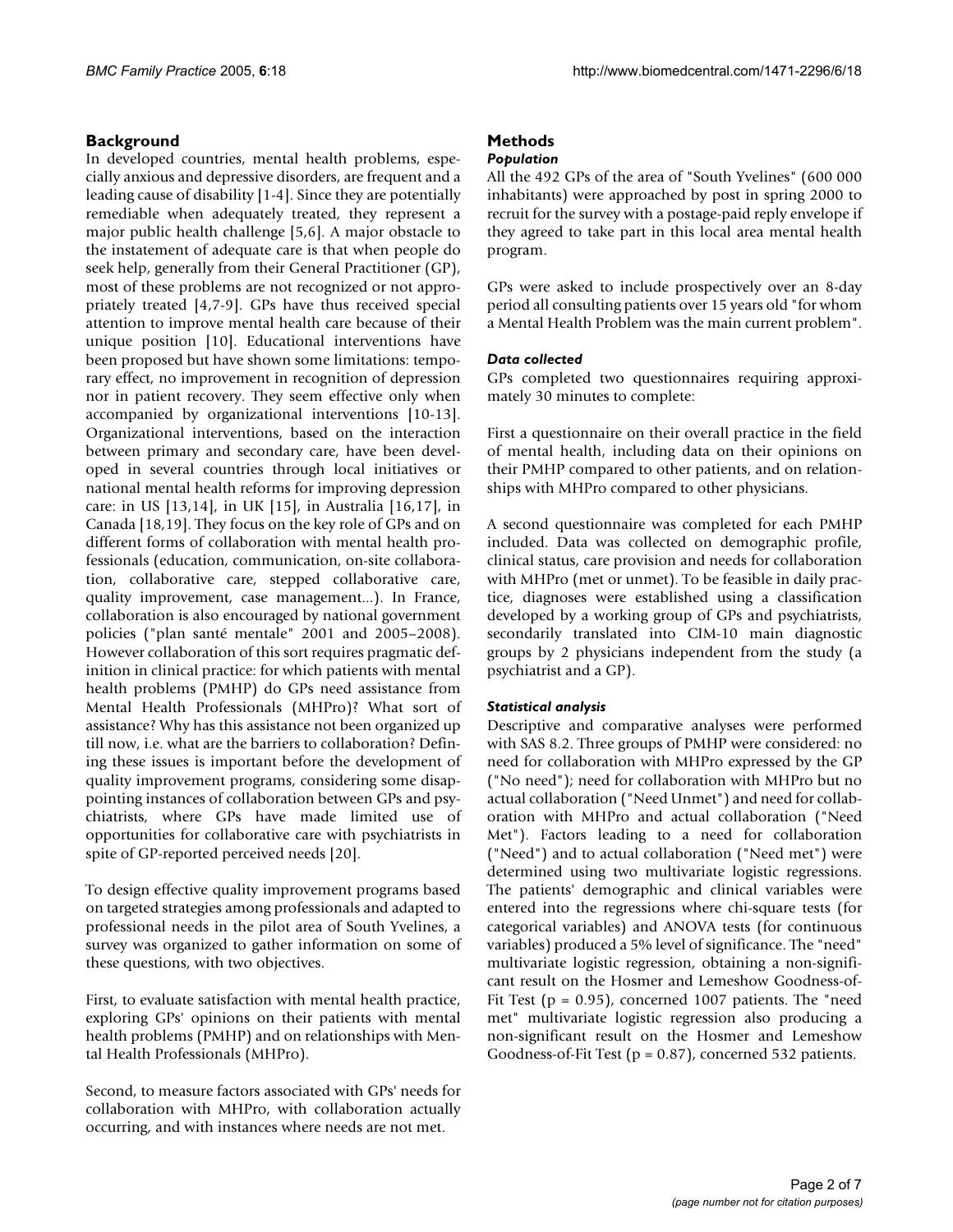|                                  | Respondents $N = 182$ | Yvelines GPs $N = 492$ | P        |  |
|----------------------------------|-----------------------|------------------------|----------|--|
| Male (%)                         | 69.4                  | 78.4                   | ns (0.3) |  |
| Age in years (%)                 |                       |                        |          |  |
| 25 to 34                         | 9.4                   | 7.7                    |          |  |
| 35 to 44                         | 40.6                  | 45.1                   |          |  |
| 45 to 54                         | 43.9                  | 37.0                   | 0.05     |  |
| 55 to 64                         | 5.6                   | 8.7                    |          |  |
| 65 and over                      | 0.6                   | 1.6                    |          |  |
| Time in current practice (%)     |                       |                        |          |  |
| $< 5$ years                      | 15.0                  | na                     |          |  |
| $5$ to $10$                      | 18.9                  | na                     |          |  |
| > 10                             | 66.1                  | na                     |          |  |
| Type of practice (%)             |                       |                        |          |  |
| Private practice exclusively     | 79.4                  | na                     |          |  |
| Private and public practice      | 20.6                  | na                     |          |  |
| Mean working hours per week (sd) | 51.5(15)              | na                     |          |  |

#### <span id="page-2-0"></span>**Table 1: Characteristics of GPs responding to the survey (N = 180)**

na Data not available

#### **Results**

*Characteristics of participating GPs and patients enrolled* One hundred and eighty GPs volunteered to participate to the mental health program (36.6% of local area GPs). They were predominantly male (69.4%), experienced providers (66.1% had been working for more than 10 years) and most were exclusively in private practice (79.4%). Compared to local area GPs, they were younger ( $p = 0.05$ ) but did not differ for gender (Table [1\)](#page-2-0).

The GPs enrolled 1519 MHP patients, representing 15.0 % of the overall number of consultations. Each participating GP saw 8 MHP patients on average (range 0–35). A majority of MHP patients were female (68.2%), mean age was 46.9 years (sd =  $15.9$ ). 61.4% had a current professional activity, 25.5% were living alone and 13.7% had a national disability allowance. The most frequent diagnoses were anxious and depressive disorders (33.7% and 31.3%). The disorders had lasted on average for 6.7 years  $sd = 8.1$ ). 18.3% of patients had a history of psychiatric hospitalization, 51% a history of care by psychiatrists. 71.6% had been managed by GPs for more than 2 years. Consultations lasted on average 23.2 minutes (sd = 8.9). According to the GPs, for 70.8% it was easy to talk about "psychological problems" but it was less easy to talk about a psychiatric consultation (proving easy for only 43.4%).

#### *GPs' opinions on Patients with Mental Health Problems and on relationships with Mental Health Professionals*

Four GPs out of five considered that patients with MHP have more expectations regarding care (83.4%), require more consultation time (92.3%) and are more difficult to refer to a specialist (87.7%) than other patients. A majority of GPs (64.2%) regretted having so many patients with MHP. 46.6% considered that PMHP expectations in terms of medical results are greater than among other patients. Few GPs complained about non-punctuality or unreliability of PMHP with regard to appointments (14.4%) (Table  $2)$  $2)$ 

While 78.4% of GPs were 'very' or 'mostly' satisfied with their relationships with other GPs, only 49.5% rated the same level of satisfaction for relationships with private psychiatrists, 35.0% for public psychiatrists and 27.8% for social workers. None of the GPs was 'very' satisfied with the information given by mental health professionals, and only 23.9% were mostly satisfied (Table [3](#page-3-1)).

#### *Factors associated with GPs' needs for collaboration with Mental Health Professionals and with these needs being met*

GPs felt a need for collaboration with a MHPro for 43.3% of their MHP patients. Within this group only 35.3% felt that their need was met (15.3% of the overall PMHP group).

Where needs were not met, for 64.1% of their patients GPs do not know what type of collaboration to seek, and for 31.3% they considered there was a need for care by MHPro, and for occasional advice for 4.6%. They would like to be able to refer mainly because they lack confidence with this type of care (48.3 %) but also because it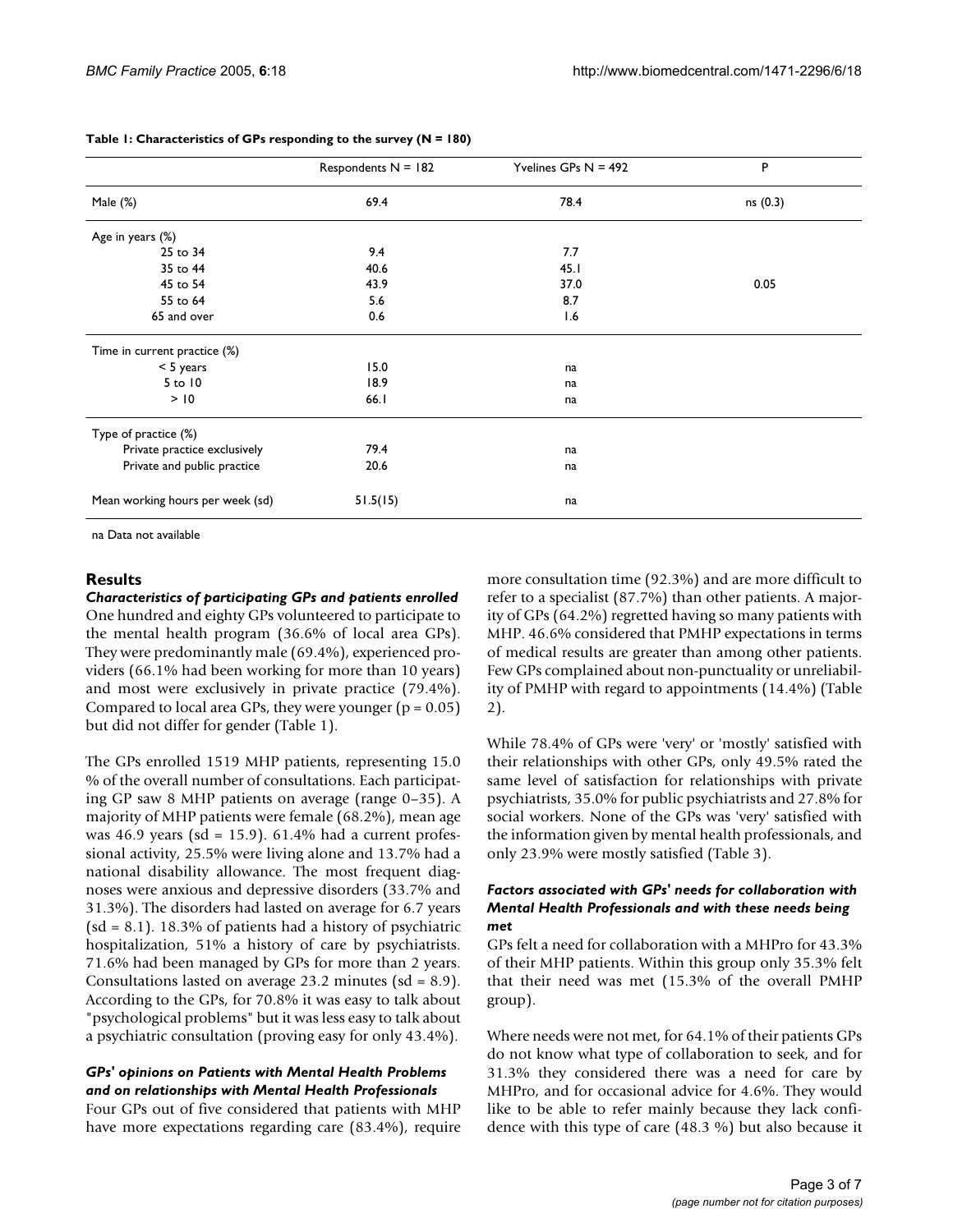| %                                                 | Fully agree | Rather agree | Rather disagree | Completely disagree | No opinion |
|---------------------------------------------------|-------------|--------------|-----------------|---------------------|------------|
| Have more<br>expectations for care                | 30.0        | 53.4         | 10.5            | $\overline{1}$ .    | 5,0        |
| Have more<br>expectations for<br>results          | 9.4         | 37.2         | 45.6            | 2.8                 | 5,0        |
| Expect more frequent<br>consultations             | 22.2        | 42.8         | 26.1            | 3.3                 | 5.6        |
| Require more time                                 | 58.9        | 33.4         | 4.4             | $\mathsf{L}$        | 2.2        |
| Are more difficult to<br>refer                    | 53.3        | 34.4         | 6.7             | 3.9                 | 1.7        |
| Are less punctual/<br>reliable on<br>appointments | 7.7         | 6.7          | 27.8            | 51.7                | 6.1        |

<span id="page-3-0"></span>**Table 2: GPs' opinion on their Patients with Mental Health Problems compared to their other patients (N = 182)**

<span id="page-3-1"></span>**Table 3: GPs' satisfaction of quality of exchanges with Health Professionals (N = 182)**

| %                                                                                                        | Very satisfied   | <b>Fairly Satisfied</b> | <b>Fairly Unsatisfied</b> | Very unsatisfied | No opinion |
|----------------------------------------------------------------------------------------------------------|------------------|-------------------------|---------------------------|------------------|------------|
| Relationship with                                                                                        |                  |                         |                           |                  |            |
| private psychiatrists                                                                                    | 6.7              | 42.8                    | 36.1                      | 11.7             | 2.8        |
| public psychiatrists                                                                                     | 3.5              | 31.5                    | 21.8                      | 8.1              | 35.1       |
| with social workers                                                                                      | $\overline{1}$ . | 26.7                    | 37.8                      | 10.6             | 23.8       |
| other primary<br>physicians                                                                              | 17.8             | 60.6                    | 16.7                      | 1.7              | 3.3        |
| health professionals<br>in general                                                                       | 9.5              | 73.9                    | 14.4                      | 1.7              | 0.6        |
| Information received<br>from mental health<br>professionals in case<br>of collaboration for a<br>patient | 0.0              | 23.9                    | 42.8                      | 28.9             | 4.4        |
|                                                                                                          | Much better      | <b>Better</b>           | Same                      | Worse            | Much worse |
| Relationship with<br>mental health<br>professionals in<br>comparison with<br>other health<br>colleagues  | 0.6              | 4.5                     | 41.0                      | 40.4             | 13.5       |

requires too much time (17.8%). 70.5% cited a psychiatrist as the desired collaborator, and 22.7% a psychologist.

The need for collaboration with a MHPro (whether met or unmet) was more often felt by GPs for PMHP who were young ( $p < .0001$ ), not in employment ( $p = .002$ ), with mental health problems lasting for more than 1 year ( $p =$ .003) and past psychiatric hospitalization ( $p < .0001$ ). GPs' needs for collaboration were more frequent when the patient was reluctant to consult a MHPro. Further to this,

GPs seem to be rather more comfortable with patients suffering from anxiety than with other diagnoses. Finally, where a need for collaboration was felt, consultations were shorter (Table 4, ' [see Additional file 1]').

The need for collaboration was more often met in case of past psychiatric consultation ( $p = .0002$ ) or hospitalization ( $p = .0004$ ) and when the patient showed no reluctance to consult a MHPro (Table 4, ' [see Additional file 1]').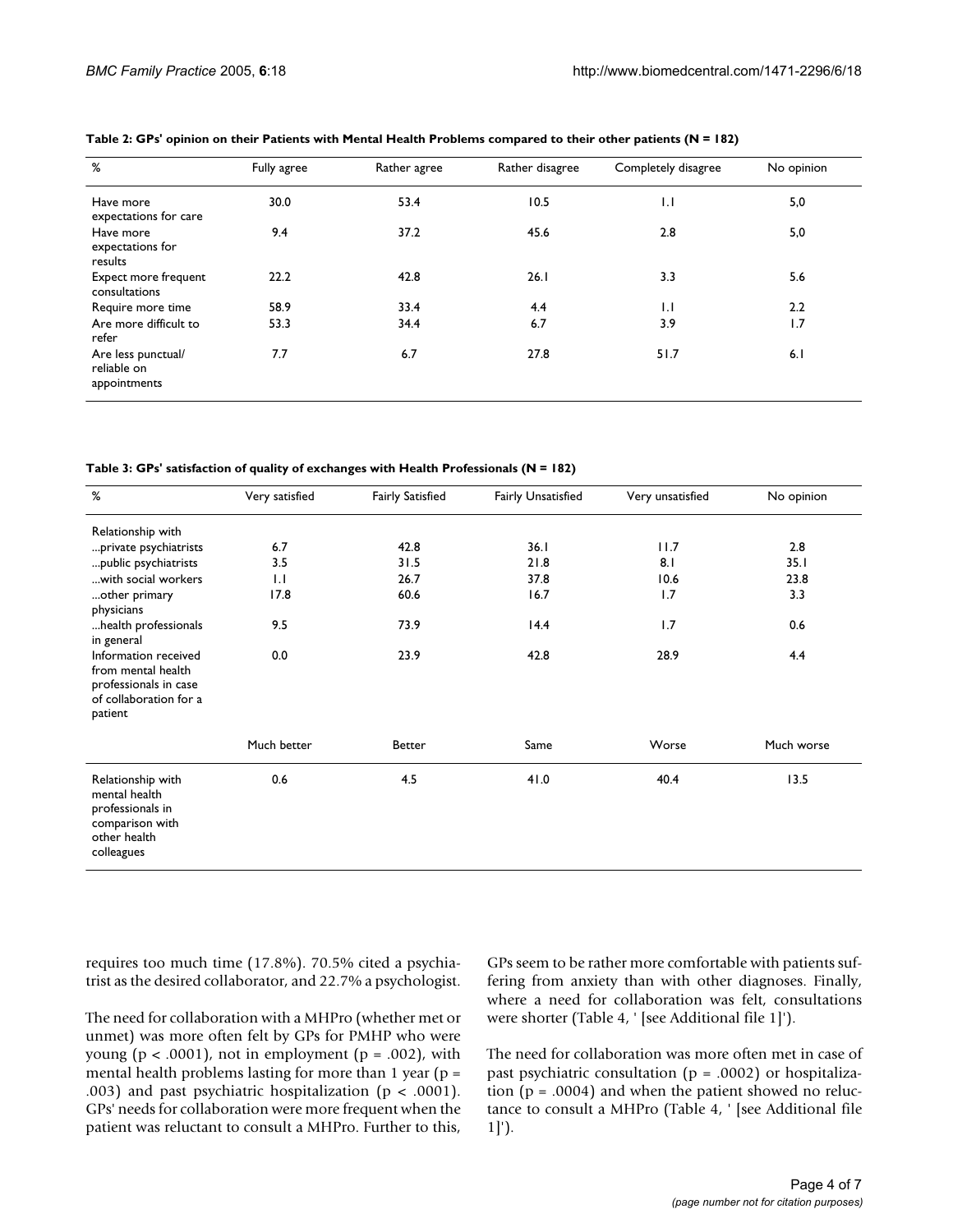The more emphasis GPs put on collaboration, the more positive they evaluated their relationships with mental health professionals to be. 57.5% considered relationships with MHPro as less satisfactory than those with other health professionals when no need for collaboration was felt, 55.9% in case of unmet need and 48.1% when need was met ( $p = 0.004$ ).

#### **Discussion**

#### *Limitations*

More than one third of GPs contacted volunteered for the local area mental health program and participated in the study. Results may reflect a particular population of GPs, younger than the average and probably already more involved in mental health care in their ordinary practice than non-respondents (who were however not contacted). It is likely that mental health actions targeting GPs can reach only a certain proportion. It has indeed been shown that the willingness to collaborate is greater among physicians under the age of 50 [21].

Caution is also required in the interpretation of this study on account of a second limitation. This resides in the fact that the results are based on GPs' reports on patients that they identified as PMHP. This use of assessment by the GPs could involve a recruitment bias, with a selection of the most severe patients. Indeed, external audits among general practice attendees have shown high unmet needs of mental health treatments but also PMHP as having less severe, less chronic and more readily treatable disorders [22-25]. The study option was to approach GPs' day to day practice with such patients and their subjective perceptions. The focus is on their attitudes towards patients they identify as PMHP and their attitudes towards the relevant specialist services, the aim being to adapt the mental health program to these particular attitudes.

#### *GPs' opinions on their Patients with Mental Health Problems*

In the study, PMHP identified by primary care respondents presented mainly anxious and depressive disorders. GPs have rather negative attitudes towards them. Previous papers have noted that complicated depressive symptoms are frequently encountered in primary care [26-28] and PMHP are time-consuming and require particular skills [29]. But as shown in our study, managing PMHP is a key part of a GP's job, and a part they are willing to take on if sufficient support and expertise are available.

#### *GPs' collaboration with Mental Health Professionals*

In the survey, GPs' needs for collaboration with MHPro have been reported to apply to half of their MHP patients. No publication on this point was found in the literature. Other studies conducted in ordinary practice have been focused on actual referrals from GPs to MHPro, or on

actual utilization of mental health specialists, without reporting on GPs' perceived needs as is the case here [26,28,30,31]. Referral percentages have been estimated to be between 4 to 23% of primary care patients, and utilization of mental health specialists at 38% of depressed patients [26,30,31]. GPs' perceived needs for collaboration with MHPro are greater than needs for referral, probably because most patients are reluctant to consult a mental health professional [32].

This study sheds new light on factors related to GPs' collaboration with MHPro. According to a previous study on primary care patients with depressive symptoms, the best predictors of referral and utilization of mental health specialists were: more severe depressive symptoms, more long-standing problems (more than 1 year), prior visits to a mental health specialist, more years of education, being in the younger age groups, and being female [31]. The influence of the "psychiatric label" has been shown [33]. The present results on perceived needs for collaboration with MHPro may well apply to all mental pathologies encountered in primary care. Some of the above variables already reported to be related to perceived need (young age, prior mental health care) have been confirmed in the present study, and in addition this work has pinpointed the variable of not being in employment (which could correlate with disease severity). As has already been shown, GPs view patient-centered barriers as the most influential barrier to collaboration, more so than physician-centered barriers or system barriers [26,28-30,34,35]. But these patient-centered barriers could be associated with physician centered barriers, given GPs' dissatisfaction with relationships with mental health professionals. The dissatisfaction is greater than with other health professionals, and dissatisfaction is known to be associated with less frequent use of mental health services [30]. It is noteworthy that when needs are not met, only a third of GPs would opt for a referral to MHPro, suggesting that it is not a major therapeutic option for GPs. The classic pattern of referral to specialists as the major therapeutic option is often not relevant since it does not readily occur in day-to-day practice. The solution could be to develop other forms of collaboration between GPs and mental health professionals. Many MHP patients could be managed entirely by their GPs or treated in primary care if sufficient expertise is available (prompt psychiatric consultation, collaborative care) without actual referral [10,13,25]. To reinforce this notion, our results have shown that when there is actual collaboration, GPs' negative opinions on relationships with mental health professionals are less marked.

#### **Conclusion**

GPs are a key factor in the care of the commoner mental health problems. They are willing to care for this type of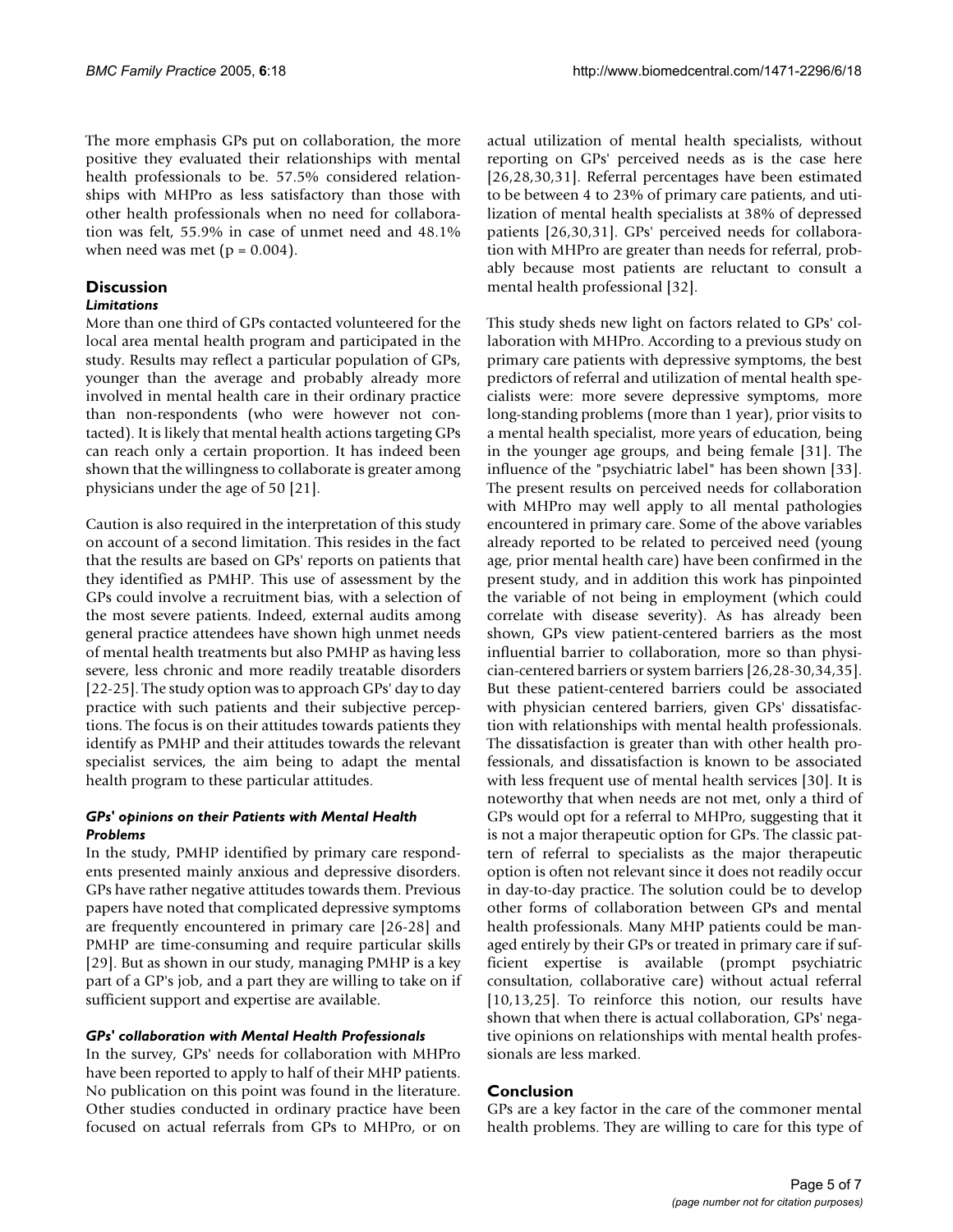patient if they have more support for this job than they do at present. There is a need for collaboration, not in the form of the classic referral to specialists as the major therapeutic option, but in the form of emphasis on collaborative relationships with mental health specialists, to improve quality of the care provided in commoner mental health disorders[36]. Results from this survey have been integrated into the "South Yvelines Mental Health Network" created in June 2001, by promoting this type of collaborative relationships in the area. Further evaluations are underway.

#### **List of abbreviations**

GPs (General Practitioners). MHP (Mental health problems). PMHP (Patients with Mental Health Problems). MHPro (Mental Health Professionals).

#### **Competing interests**

The author(s) declare that they have no competing interests.

#### **Authors' contributions**

Study concept and design : Gasquet, Kovess, Hardy-Bayle. Acquisition of data, study supervision : Chaillet. Analysis and interpretation: Younès, Gasquet. Drafting of the manuscript : Younès. Statistical expertise : Younès, Gaudebout, Falissard. Critical revision : Gasquet, Younès, Falissard, Kovess, Hardy-Bayle

#### **Additional material**

#### **Additional File 1**

*Table 4 : Primary care patients' factors associated with Needs, Needs met and Needs unmet for collaboration with Mental Health Professionals. Univariate analysis and logistic regressions for demographic profile, clinical profile, modality of primary care, past psychiatric care, patient's attitude towards psychological problems.*

Click here for file

[\[http://www.biomedcentral.com/content/supplementary/1471-](http://www.biomedcentral.com/content/supplementary/1471-2296-6-18-S1.doc) 2296-6-18-S1.doc]

#### **Acknowledgements**

All the professionals of the Réseau Santé Mentale Yvelines Sud and this survey was made possible through funding from local hospitals and by an unrestricted grant by Eli Lilly and Company, France.

#### **References**

- Murray CJ, Lopez AD: [Global mortality, disability, and the con](http://www.ncbi.nlm.nih.gov/entrez/query.fcgi?cmd=Retrieve&db=PubMed&dopt=Abstract&list_uids=9164317)**[tribution of risk factors: Global Burden of Disease Study.](http://www.ncbi.nlm.nih.gov/entrez/query.fcgi?cmd=Retrieve&db=PubMed&dopt=Abstract&list_uids=9164317)** *Lancet* 1997, **349:**1436-1442.
- Ustun TB, Ayuso-Mateos *JL*, Chatterji S, Mathers C, Murray C|: [Glo](http://www.ncbi.nlm.nih.gov/entrez/query.fcgi?cmd=Retrieve&db=PubMed&dopt=Abstract&list_uids=15123501)**[bal burden of depressive disorders in the year 2000.](http://www.ncbi.nlm.nih.gov/entrez/query.fcgi?cmd=Retrieve&db=PubMed&dopt=Abstract&list_uids=15123501)** *Br J Psychiatry* 2004, **184:**386-392.
- 3. Alonso J, Angermeyer MC, Bernert S, Bruffaerts R, Brugha TS, Bryson H, Girolamo G, Graaf R, Demyttenaere K, Gasquet I, Haro JM, Katz SJ, Kessler RC, Kovess V, Lepine JP, Ormel J, Polidori G, Russo LJ, Vilagut G, Almansa J, Arbabzadeh-Bouchez S, Autonell J, Bernal M,

Buist-Bouwman MA, Codony M, Domingo-Salvany A, Ferrer M, Joo SS, Martinez-Alonso M, Matschinger H, Mazzi F, Morgan Z, Morosini P, Palacin C, Romera B, Taub N, Vollebergh WA: **[Prevalence of](http://www.ncbi.nlm.nih.gov/entrez/query.fcgi?cmd=Retrieve&db=PubMed&dopt=Abstract&list_uids=15128384) [mental disorders in Europe: results from the European](http://www.ncbi.nlm.nih.gov/entrez/query.fcgi?cmd=Retrieve&db=PubMed&dopt=Abstract&list_uids=15128384) Study of the Epidemiology of Mental Disorders (ESEMeD) [project.](http://www.ncbi.nlm.nih.gov/entrez/query.fcgi?cmd=Retrieve&db=PubMed&dopt=Abstract&list_uids=15128384)** *Acta Psychiatr Scand Suppl* 2004:21-27.

- 4. Regier DA, Narrow WE, Rae DS, Manderscheid RW, Locke BZ, Goodwin FK: **[The de facto US mental and addictive disorders](http://www.ncbi.nlm.nih.gov/entrez/query.fcgi?cmd=Retrieve&db=PubMed&dopt=Abstract&list_uids=8427558) [service system. Epidemiologic catchment area prospective](http://www.ncbi.nlm.nih.gov/entrez/query.fcgi?cmd=Retrieve&db=PubMed&dopt=Abstract&list_uids=8427558) [1-year prevalence rates of disorders and services.](http://www.ncbi.nlm.nih.gov/entrez/query.fcgi?cmd=Retrieve&db=PubMed&dopt=Abstract&list_uids=8427558)** *Arch Gen Psychiatry* 1993, **50:**85-94.
- 5. Coulehan JL, Schulberg HC, Block MR, Madonia MJ, Rodriguez E: **[Treating depressed primary care patients improves their](http://www.ncbi.nlm.nih.gov/entrez/query.fcgi?cmd=Retrieve&db=PubMed&dopt=Abstract&list_uids=9164377) [physical, mental, and social functioning.](http://www.ncbi.nlm.nih.gov/entrez/query.fcgi?cmd=Retrieve&db=PubMed&dopt=Abstract&list_uids=9164377)** *Arch Intern Med* 1997, **157:**1113-1120.
- 6. Ballenger JC: **[Clinical guidelines for establishing remission in](http://www.ncbi.nlm.nih.gov/entrez/query.fcgi?cmd=Retrieve&db=PubMed&dopt=Abstract&list_uids=10634353) [patients with depression and anxiety.](http://www.ncbi.nlm.nih.gov/entrez/query.fcgi?cmd=Retrieve&db=PubMed&dopt=Abstract&list_uids=10634353)** *J Clin Psychiatry* 1999, **60 Suppl 22:**29-34.
- 7. Lepine JP, Gastpar M, Mendlewicz J, Tylee A: **[Depression in the](http://www.ncbi.nlm.nih.gov/entrez/query.fcgi?cmd=Retrieve&db=PubMed&dopt=Abstract&list_uids=9179630) [community: the first pan-European study DEPRES \(Depres](http://www.ncbi.nlm.nih.gov/entrez/query.fcgi?cmd=Retrieve&db=PubMed&dopt=Abstract&list_uids=9179630)[sion Research in European Society\).](http://www.ncbi.nlm.nih.gov/entrez/query.fcgi?cmd=Retrieve&db=PubMed&dopt=Abstract&list_uids=9179630)** *Int Clin Psychopharmacol* 1997, **12:**19-29.
- 8. Andrews G, Henderson S, Hall W: **[Prevalence, comorbidity, dis](http://www.ncbi.nlm.nih.gov/entrez/query.fcgi?cmd=Retrieve&db=PubMed&dopt=Abstract&list_uids=11157427)[ability and service utilisation. Overview of the Australian](http://www.ncbi.nlm.nih.gov/entrez/query.fcgi?cmd=Retrieve&db=PubMed&dopt=Abstract&list_uids=11157427) [National Mental Health Survey.](http://www.ncbi.nlm.nih.gov/entrez/query.fcgi?cmd=Retrieve&db=PubMed&dopt=Abstract&list_uids=11157427)** *Br J Psychiatry* 2001, **178:**145-153.
- 9. Alonso J, Angermeyer MC, Bernert S, Bruffaerts R, Brugha TS, Bryson H, Girolamo G, Graaf R, Demyttenaere K, Gasquet I, Haro JM, Katz SJ, Kessler RC, Kovess V, Lepine JP, Ormel J, Polidori G, Russo LJ, Vilagut G, Almansa J, Arbabzadeh-Bouchez S, Autonell J, Bernal M, Buist-Bouwman MA, Codony M, Domingo-Salvany A, Ferrer M, Joo SS, Martinez-Alonso M, Matschinger H, Mazzi F, Morgan Z, Morosini P, Palacin C, Romera B, Taub N, Vollebergh WA: **[Use of mental](http://www.ncbi.nlm.nih.gov/entrez/query.fcgi?cmd=Retrieve&db=PubMed&dopt=Abstract&list_uids=15128387) [health services in Europe: results from the European Study](http://www.ncbi.nlm.nih.gov/entrez/query.fcgi?cmd=Retrieve&db=PubMed&dopt=Abstract&list_uids=15128387) of the Epidemiology of Mental Disorders (ESEMeD) project.** *Acta Psychiatr Scand Suppl* 2004:47-54.
- 10. Gilbody S, Whitty P, Grimshaw J, Thomas R: **[Educational and](http://www.ncbi.nlm.nih.gov/entrez/query.fcgi?cmd=Retrieve&db=PubMed&dopt=Abstract&list_uids=12813120) [organizational interventions to improve the management of](http://www.ncbi.nlm.nih.gov/entrez/query.fcgi?cmd=Retrieve&db=PubMed&dopt=Abstract&list_uids=12813120) [depression in primary care: a systematic review.](http://www.ncbi.nlm.nih.gov/entrez/query.fcgi?cmd=Retrieve&db=PubMed&dopt=Abstract&list_uids=12813120)** *Jama* 2003, **289:**3145-3151.
- 11. Thompson C, Kinmonth AL, Stevens L, Peveler RC, Stevens A, Ostler KJ, Pickering RM, Baker NG, Henson A, Preece J, Cooper D, Campbell MJ: **[Effects of a clinical-practice guideline and practice](http://www.ncbi.nlm.nih.gov/entrez/query.fcgi?cmd=Retrieve&db=PubMed&dopt=Abstract&list_uids=10675118)[based education on detection and outcome of depression in](http://www.ncbi.nlm.nih.gov/entrez/query.fcgi?cmd=Retrieve&db=PubMed&dopt=Abstract&list_uids=10675118) primary care: Hampshire Depression Project randomised [controlled trial.](http://www.ncbi.nlm.nih.gov/entrez/query.fcgi?cmd=Retrieve&db=PubMed&dopt=Abstract&list_uids=10675118)** *Lancet* 2000, **355:**185-191.
- 12. Katon W, Von Korff M, Lin E, Simon G, Walker E, Bush T, Ludman E: **[Collaborative management to achieve depression treat](http://www.ncbi.nlm.nih.gov/entrez/query.fcgi?cmd=Retrieve&db=PubMed&dopt=Abstract&list_uids=9054905)[ment guidelines.](http://www.ncbi.nlm.nih.gov/entrez/query.fcgi?cmd=Retrieve&db=PubMed&dopt=Abstract&list_uids=9054905)** *J Clin Psychiatry* 1997, **58 Suppl 1:**20-23.
- 13. Von Korff M, Katon W, Unutzer J, Wells K, Wagner EH: **[Improving](http://www.ncbi.nlm.nih.gov/entrez/query.fcgi?cmd=Retrieve&db=PubMed&dopt=Abstract&list_uids=11401751) [depression care: barriers, solutions, and research needs.](http://www.ncbi.nlm.nih.gov/entrez/query.fcgi?cmd=Retrieve&db=PubMed&dopt=Abstract&list_uids=11401751)** *J Fam Pract* 2001, **50:**E1.
- 14. Rubenstein LV, Jackson-Triche M, Unutzer J, Miranda J, Minnium K, Pearson ML, Wells KB: **[Evidence-based care for depression in](http://www.ncbi.nlm.nih.gov/entrez/query.fcgi?cmd=Retrieve&db=PubMed&dopt=Abstract&list_uids=10495595) [managed primary care practices.](http://www.ncbi.nlm.nih.gov/entrez/query.fcgi?cmd=Retrieve&db=PubMed&dopt=Abstract&list_uids=10495595)** *Health Aff (Millwood)* 1999, **18:**89-105.
- 15. Meadows GN: **[Establishing a collaborative service model for](http://www.ncbi.nlm.nih.gov/entrez/query.fcgi?cmd=Retrieve&db=PubMed&dopt=Abstract&list_uids=9507711) [primary mental health care.](http://www.ncbi.nlm.nih.gov/entrez/query.fcgi?cmd=Retrieve&db=PubMed&dopt=Abstract&list_uids=9507711)** *Med J Aust* 1998, **168:**162-165.
- 16. Hickie IB, Davenport TA, Naismith SL, Scott EM: **[SPHERE: a](http://www.ncbi.nlm.nih.gov/entrez/query.fcgi?cmd=Retrieve&db=PubMed&dopt=Abstract&list_uids=11556435) [national depression project. SPHERE National Secretariat.](http://www.ncbi.nlm.nih.gov/entrez/query.fcgi?cmd=Retrieve&db=PubMed&dopt=Abstract&list_uids=11556435)** *Med J Aust* 2001, **175 Suppl:**S4-5.
- 17. Ellis PM, Smith DA: **[Treating depression: the beyondblue guide](http://www.ncbi.nlm.nih.gov/entrez/query.fcgi?cmd=Retrieve&db=PubMed&dopt=Abstract&list_uids=12065002)[lines for treating depression in primary care. "Not so much](http://www.ncbi.nlm.nih.gov/entrez/query.fcgi?cmd=Retrieve&db=PubMed&dopt=Abstract&list_uids=12065002) [what you do but that you keep doing it".](http://www.ncbi.nlm.nih.gov/entrez/query.fcgi?cmd=Retrieve&db=PubMed&dopt=Abstract&list_uids=12065002)** *Med J Aust* 2002, **176 Suppl:**S77-83.
- 18. Kates N, Craven MA, Crustolo AM, Nikolaou L, Allen C, Farrar S: **[Sharing care: the psychiatrist in the family physician's office.](http://www.ncbi.nlm.nih.gov/entrez/query.fcgi?cmd=Retrieve&db=PubMed&dopt=Abstract&list_uids=9429067)** *Can J Psychiatry* 1997, **42:**960-965.
- 19. Kates N: **[Sharing mental health care. Training psychiatry res](http://www.ncbi.nlm.nih.gov/entrez/query.fcgi?cmd=Retrieve&db=PubMed&dopt=Abstract&list_uids=10665268)[idents to work with primary care physicians.](http://www.ncbi.nlm.nih.gov/entrez/query.fcgi?cmd=Retrieve&db=PubMed&dopt=Abstract&list_uids=10665268)** *Psychosomatics* 2000, **41:**53-57.
- 20. Ungar TE, Jarmain S: **[Shared mental healthcare: a collaborative](http://www.ncbi.nlm.nih.gov/entrez/query.fcgi?cmd=Retrieve&db=PubMed&dopt=Abstract&list_uids=11494604) [consultation relationship. The North York General Hospital](http://www.ncbi.nlm.nih.gov/entrez/query.fcgi?cmd=Retrieve&db=PubMed&dopt=Abstract&list_uids=11494604) [experience.](http://www.ncbi.nlm.nih.gov/entrez/query.fcgi?cmd=Retrieve&db=PubMed&dopt=Abstract&list_uids=11494604)** *Hosp Q* 1999, **3:**34-40.
- 21. Lucena RJ, Lesage A, Elie R, Lamontagne Y, Corbiere M: **[Strategies](http://www.ncbi.nlm.nih.gov/entrez/query.fcgi?cmd=Retrieve&db=PubMed&dopt=Abstract&list_uids=12420653) [of collaboration between general practitioners and psychia](http://www.ncbi.nlm.nih.gov/entrez/query.fcgi?cmd=Retrieve&db=PubMed&dopt=Abstract&list_uids=12420653)-**